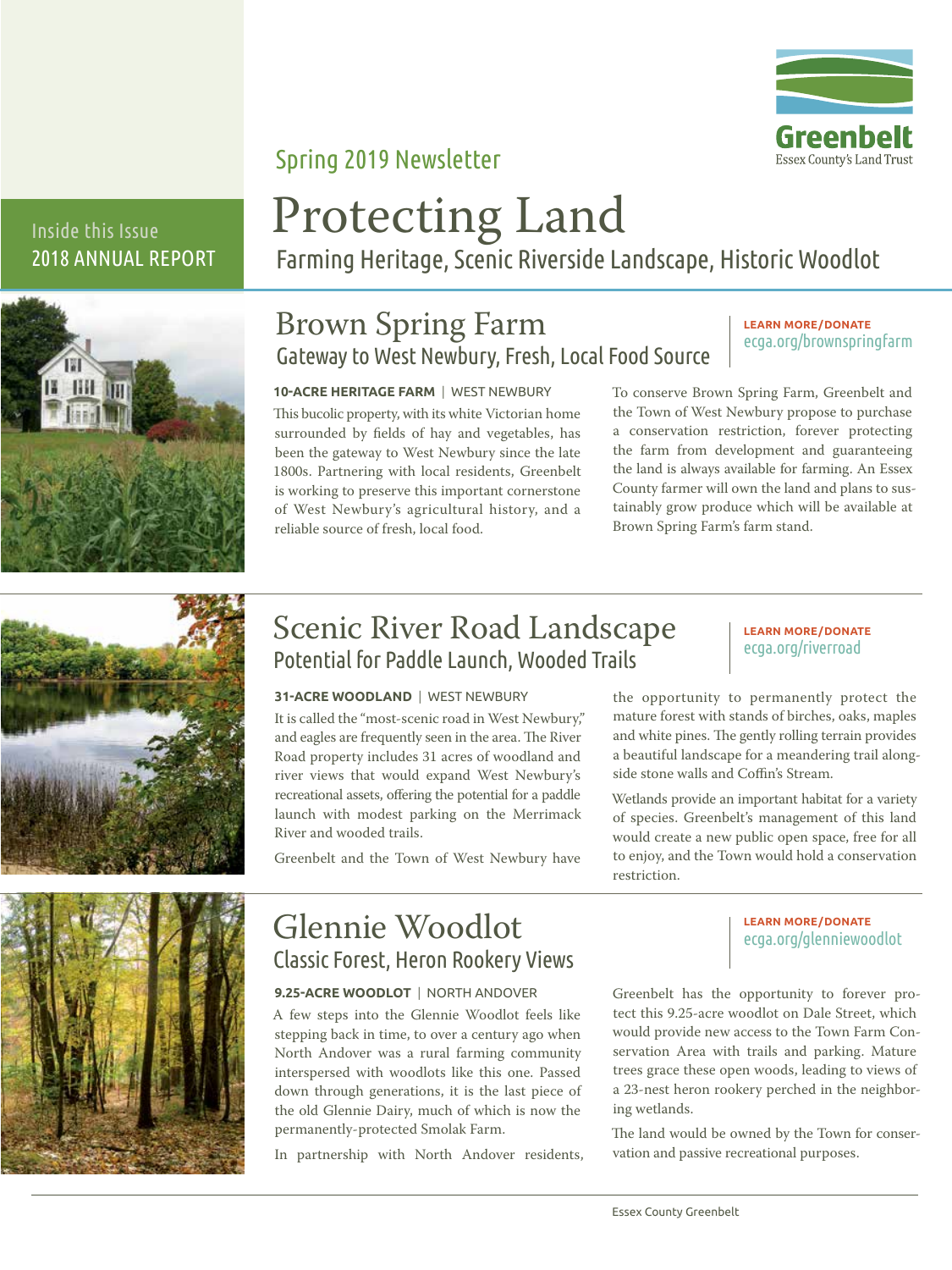### FROM THE PRESIDENT & BOARD CHAIR



| <b>OFFICERS</b>  |                                 |
|------------------|---------------------------------|
| Chair            | <b>Philip Lake</b><br>Hamilton  |
| Vice Chair       | <b>Brad Aham</b><br>Newbury     |
| Vice Chair       | Annie Madden<br>West Newbury    |
| <b>Treasurer</b> | Kent Wosepka<br>Hamilton        |
| Secretary        | Peter Loring<br>Prides Crossing |

#### **DIRECTORS**

Ken Aspeslagh, Amesbury | Doug DeAngelis, Newbury | Alison Falk, Essex | Susan Gray, Rockport | Elizabeth Harrigan, Wenham | Jerry Klima, Salisbury | Barry LaCroix, West Newbury | Holly Langer, Boxford | Charlie Mann, Beverly | Betsy Shields, Ipswich | David Tory, Essex

**STAFF** President Kate Bowditch LAND CONSERVATION Director Chris LaPointe Assistant Director Vanessa Johnson-Hall Planner/GIS Manager Abby Hardy-Moss Project Manager Maggie Brown LAND STEWARDSHIP Director Dave Rimmer Assistant Director Mike Carbone Assistant Dave McKinnon DEVELOPMENT & COMMUNITY ENGAGEMENT

Director Cathy Coffin Lanois Manager Rachel Horgan Events & Outreach Jane Rumrill Coordinator Alexandra Letizia Design Manager Sharon Pacione

Essex County Greenbelt Cox Reservation Headquarters 82 Eastern Avenue Essex, MA 01929 978 768 7241 ecga@ecga.org

ecga.org



Hello Friends As spring bursts out in New England, we appreciate more than ever the amazing vitality in our landscapes. Walking the fields and forest trails this time of year is always a pleasure, whatever the weather. Across Essex County, trees and shrubs are thick with budding flowers and new leaves, fields are furred with green and streams flow full and fast. Migrating birds are back, busy and noisy as they get ready for a new season. The herring are making their way upriver to their spawning grounds.

The cycle of work at Greenbelt has some parallels to nature's seasonal pulse. Spring feels like a new beginning, and we look ahead to a whole season of outdoor activities: hikes, boat tours, trail days, Art in the Barn, Tour de Greenbelt, and more. We have new queen bees in the hives at Cox Reservation, and a new osprey cam set up on the marsh in Gloucester. Greenbelt's stewardship staff are busy getting trails and parking areas ready for the season, clearing downed trees and repairing bridges and boardwalks.

This time of year, especially Earth Day, always makes us think about environmental conservation. If you've been to our headquarters at Cox Reservation this spring, you have probably seen our two new solar tracking arrays, which produce more electricity than we use every year. Soon we'll be installing an electric car charging station as well. We will be printing two newsletters a year, rather than three, and instead reaching our members more often and with more content in our electronic communications. All of this is part of Greenbelt's effort to reduce our own impact, and to complement our

basic mission. **Tat work – conserving land – is well recognized as the best thing our society can do to protect our environment and reduce the impacts of climate change.**

Of particular note, as highlighted in this newsletter, Greenbelt's work to preserve farms and farmland is bearing fruit (pun intended), and it's exciting to see the energy created by young farmers and older farmers getting together. The start of a new growing season is a perfect time to celebrate the conservation of Anton Farm in Haverhill, and the exciting potential to protect Brown Spring Farm in West Newbury.

Our work at Greenbelt is possible because of you, our supporters, volunteers and community members who have helped Greenbelt thrive and grow. Thanks for your continued support, and see you out on the trails!

Kate Bowditch *President*

Philip Lake *Chair, Board of Directors*

### STAFF UPDATE



### **Farewell Shelley**

We were sad to say goodbye this winter to Shelley Raymond, Greenbelt's Director of Finance and Operations, who accepted an exciting new position at The Nature Conservancy in midcoast Maine. Shelley

kept just about everything at Greenbelt running smoothly and was the epitome of grace under fire. While we dearly miss her ability to find the answer to any question and her wonderful sense of humor, we wish her and Keith all the best as they embark on this new adventure together!



#### **Welcome Baby Horgan!**

On Sunday, April 21st Greenbelt's Development Manager Rachel Horgan and her husband Ryan welcomed baby Freya Marie Horgan into the world. We're delighted with this beautiful new addition to the Greenbelt family!

2 Essex County Greenbelt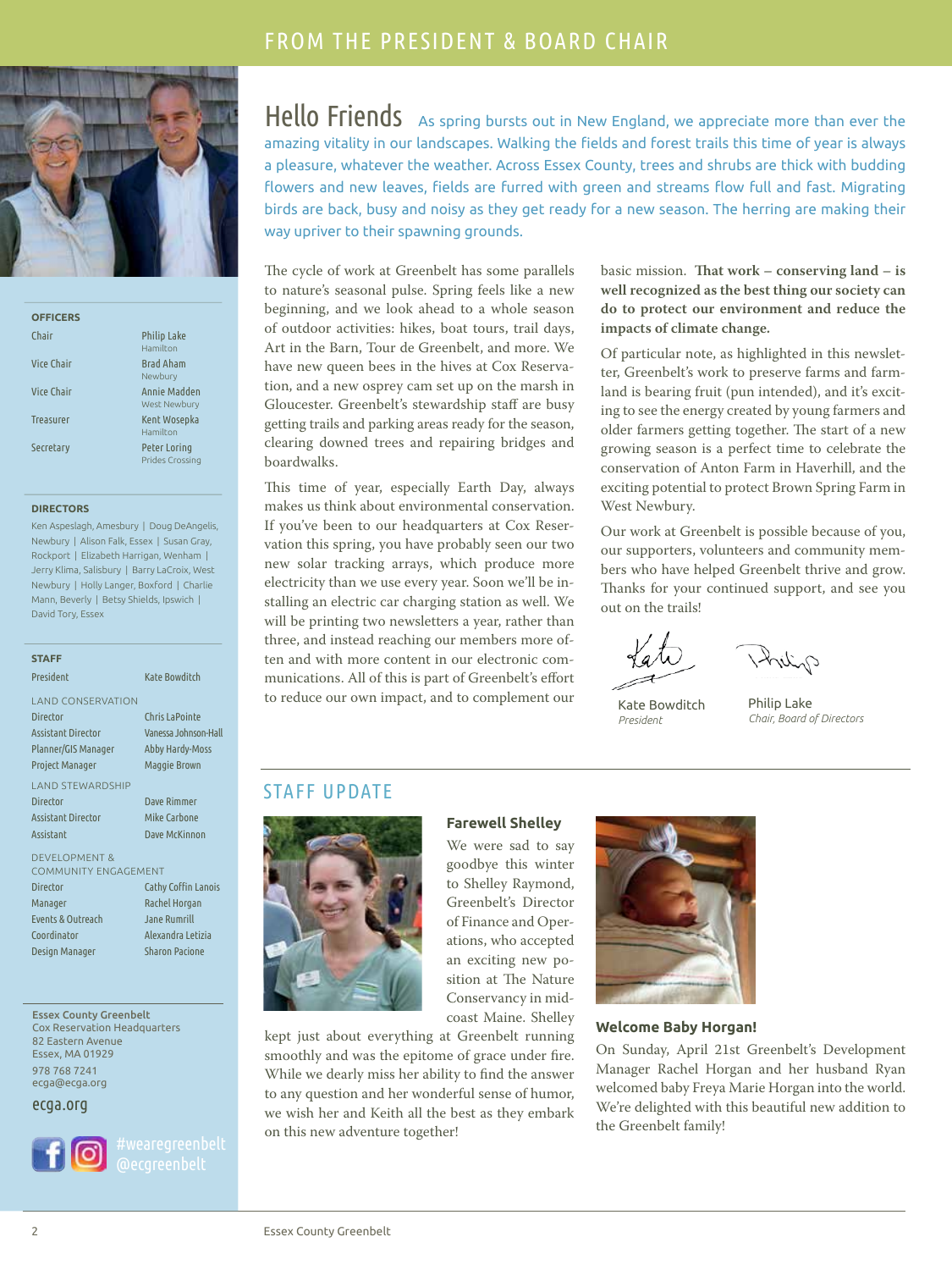### EVENTS CALENDAR



## Get Outside! **EXPLORE, HIKE AND LEARN WITH US**

### RSVP **FOR ALL GREENBELT EVENTS**

ecga.org/events ecga@ecga.org,

978 768 7241 x10

 FREE! *Unless noted*

**UPDATES** *Dates, times, and locations are subject to change due to weather or other unforeseen conditions. Please RSVP and check online for updates.*

### June

#### National Trails Day June 1, Saturday

Invite family and friends to explore a Greenbelt trail with you! Share a photo of your outing on Instagram.

#wearegreenbelt



#### Art in the Barn Cox Reservation | Essex **Greenbelt's 30th Annual Art Exhibit & Sale!**

June 7-9, Friday-Sunday

Don't miss this weekend showcase and sale of paintings, sculpture, pottery, and jewelry that benefits Greenbelt's land conservation efforts. FREE.

### **MORE INFORMATION** ecga.org/artinthebarn



Wild Edibles for Kids Cox Reservation | Essex **Family Nature Series** June 15, Saturday | 4:00-6:00 pm Discover plenty to munch on outdoors if you just know where to look! FREE.

### Guided Paddle

Ipswich River Watershed Assoc. | Ipswich **Partner Event, IRWA**

June 16, Sunday | 1:00-3:00 pm Discover the river and its ecology during this laid-back outing. FREE.

### Stone Tower Walk

Lynn Woods | Lynn **Partner Event, Y Connections Hiking Club** June 20, Thursday | 9:30-11:30 am

Come explore this local gem and climb the stone tower. FREE.

### Walk Through History

Rafton Reservation | Andover **Monthly Walk** *Andover Village Improvement Society* June 23, Sunday | 1:00-3:00 pm Once farmland and woodlot, now crisscrossed by walking trails and stone walls. FREE.

### July

#### Pingree Run for the Hills | 5K/10K Pingree Reservation | Hamilton **North Shore Trail Series**

July 13, Saturday | 9:00am Race Start Get your workout in - run up & over eskers and other glacial landforms in this fun race. *Registration includes Greenbelt running gear.*

### Powwow River Paddle

Lake Gardner | Amesbury **Partner Event, Y Connections Hiking Club** July 18, Thursday | 9:30-11:30 am See Amesbury and its inspiring hills and valleys from a new perspective. FREE.

#### Spicket River Greenway Walk Groundwork Lawrence | Lawrence **Monthly Walk**

July 28, Sunday | 1:00-3:00 pm Revel in the green corridor of Lawrence, and learn about how it was created. FREE.

### August

#### Discovering the Salt Marsh Rough Meadows Wildlife Sanctuary **Family Nature Series** | Rowley August 3, Saturday | 4:00-6:00 pm Learn about the strange plants and animals that live in the salt marsh. FREE.

Quarry Walk Dogtown | Rockport **Partner Event, Y Connections Hiking Club** August 15, Thursday | 9:30-11:30 am Explore the area encompassing a number of old quarries within Dogtown. FREE.



### Beverly Commons Trail Run | 3.5/7.0-mi Beverly Commons Conservation Area **North Shore Trail Series**

August 24, Saturday | 9:00am Race Start Challenge yourself at this technical run along the rocky trails of this 127-acre conservation area. *Registration includes Greenbelt running gear.*

### The Stories Trees Can Tell

Tompson Street Reservation | Gloucester **Monthly Walk**

August 25, Sunday | 1:00-3:00 pm Learn to identify a variety of local trees from former state ecologist Tim Simmons. FREE.

### September

### Star Party

Donovan Reservation /Sagamore Hill Conservation Area | Hamilton **Partner Event, North Shore Amateur Astronomers Club**

September 3, Tuesday | 8:30-10:30pm Join Greenbelt and local astronomers to observe and learn about the night sky. FREE.

### Water, Land & Sky

Willowdale Mill & Bradley Palmer | Ipswich **Partner Event, Y Connections Hiking Club**

Sept 12, Thursday | 9:30-11:30 am Observe a fish ladder, enjoy hiking rolling meadows, and bask in expansive views. FREE.



 Cox Reservation | Essex **5th Annual Ride**

September 21, Saturday | 9:00am Start 50-mile/25-mile Road Routes 40-mile Gravel Grinder Route

Enjoy spectacular scenery, on-road support, and finish-line festivities. Pass more than 50 properties conserved by Greenbelt. *Registration includes jersey, BBQ & live music.* 

**PRE-REGISTER | ROUTES | PHOTOS | SPONSORS**  tourdegreenbelt.org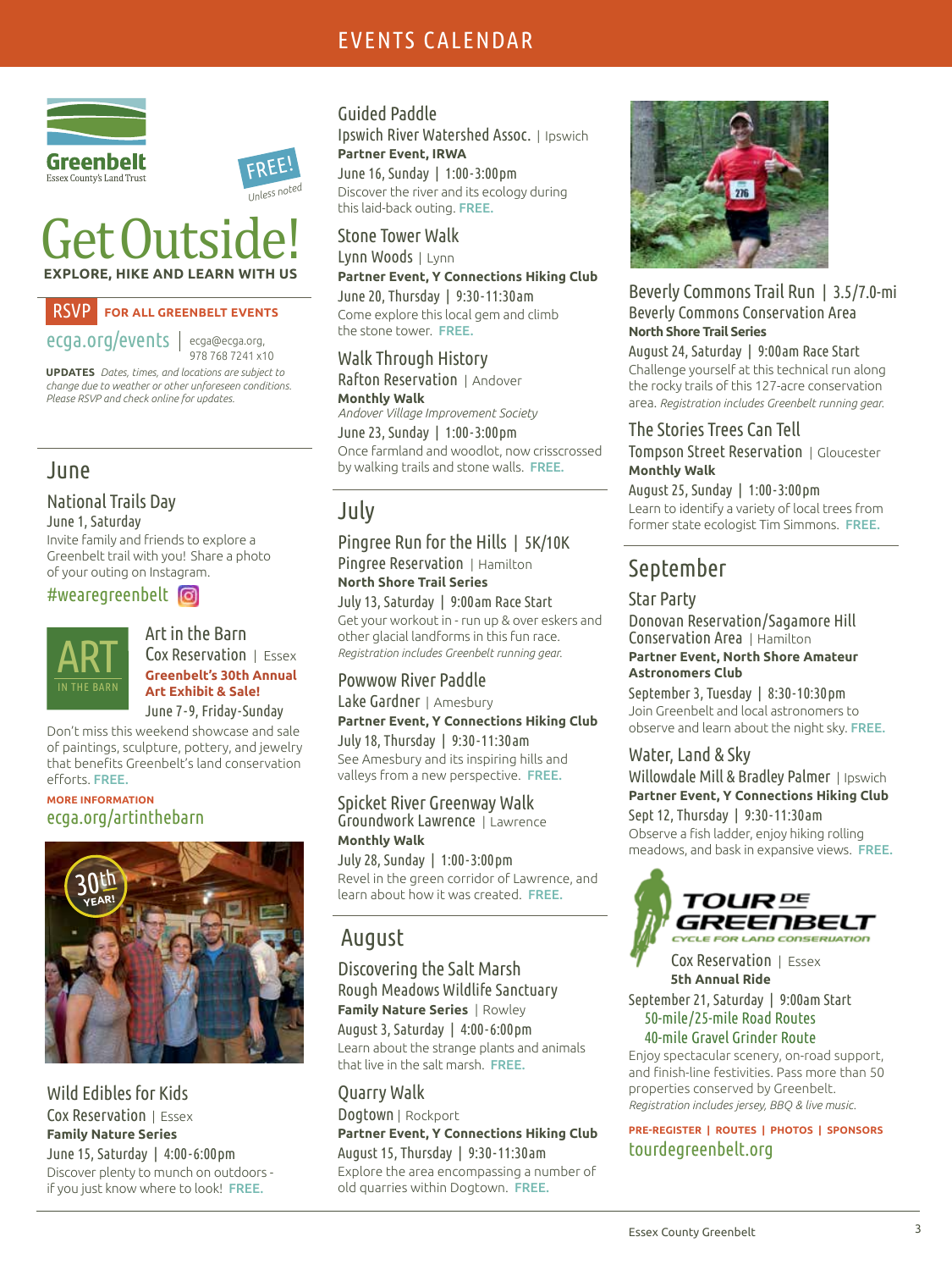### PROJECT UPDATE Merrimac's Beaver Pond Reservation Permanently Protected

**23-ACRES ALONG COBBLERS BROOK** | MERRIMAC



Thanks to the support of Merrimac residents, other generous donors, and a Massachusetts Conservation Partnership Grant, 23 beautiful acres adjacent to Merrimac Town Forest on Battis Road have been permanently protected. We're grateful for the Merrimac 4th graders at the Helen R. Donaghue School who helped name the property "Beaver Pond Reservation." The students learned about the importance of open space as part of their curriculum. We're looking forward to a celebratory opening of the property when trail work is completed.

### Haverhill Farmland: A Conservation Gift

#### **25.7-ACRE HISTORIC FAMILY FARM** | HAVERHILL

Last month, Mayor James Fiorentini and Haverhill's City Council unanimously approved a Conservation Restriction (CR) donation to Greenbelt by sisters-in-law Janice Anton and Barbara DiSalvo.

Through this conservation gift, Janice and Barbara will ensure that their 25.7-acre historic family farm will never be converted to homesites or otherwise developed, and can always be used as working farmland. Ninety-six residents signed a petition in support of the CR, and more than 20 residents and neighbors attended the City Council meeting to voice their support for preserving this rural, farming landscape in Haverhill.

Anton Farm has been owned and farmed by just three families since 1765: the Merrills, the Dawleys, and the Anton family when it was purchased by Barbara's grandfather in 1922. The farm is now leased to two local farmers - one who hays, and one who grows rhubarb for his nearby winery, Willow Spring Vineyards.

"To think of it going to development would have broken my heart," says Barbara DiSalvo. "I'm frequently reminded of how lucky I was to have grown up on a farm, an education you can't get any other way.



…this CR is an opportunity to make a [large], lasting impact. And knowing that this piece of land will remain much as it always was is the best part."

Greenbelt is honored to have worked with Janice and Barbara to protect their land, and thereby conserve a piece of Haverhill's farming heritage and help ensure the city's farming future.

### MassLand Conference **CONSERVATION WORKSHOPS OFFERED**



Greenbelt was well-represented among speakers at the 2019 MassLand Conference in March,

where more than 500 participants heard former EPA Administrator Gina McCarthy deliver the keynote. Chris LaPointe, Director of Land Conservation, led the workshop "Land Conservation 101" and Vanessa Johnson-Hall, Assistant Director of Land Conservation, presented an "Update from the Conservation Restriction Review Program at MA EEA." Thank you, Chris and Vanessa, for sharing your expertise with fellow Massachusetts land trusts.

### Generous Conservation Gifts

### **20-ACRES OF LAND** | HAVERHILL

20 acres of wooded upland along the Little River in Haverhill has been donated by WBC Extrusion Products, Inc. The land will be permanently preserved as a natural woodland buffer to the Little River, which meanders along the edge of the property. It provides habitat for a diversity of wildlife species, including turtles, fox, deer, and songbirds, and is adjacent to the City of Haverhill's Clement Farm Conservation Area.

#### **30-ACRE CONSERVATION RESTRICTION** GLOUCESTER

Sam and Betsy Holdsworth generously donated a Conservation Restriction on 30 acres of their property in West Gloucester. Much of the land is located within the Great Marsh Area of Critical Environmental Concern, and the property is an important upland buffer to the marsh. Parcels like this are increasingly important as sea level rise and the effects of climate change are becoming more evident. While agricultural activities will be allowed, the land will be protected, ensuring scenic views of the property from the Essex River.

#### **9-ACRE CONSERVATION RESTRICTION** BEVERLY

Past Greenbelt Board member and longtime friend and supporter Ann Nichols has generously donated a Conservation Restriction on 9 acres of her property in Beverly. The land is adjacent to the Beverly Commons Conservation Area, and the restriction will permanently preserve the ecological values provided by the land, which includes a mix of wetlands and woodlands characteristic of the area.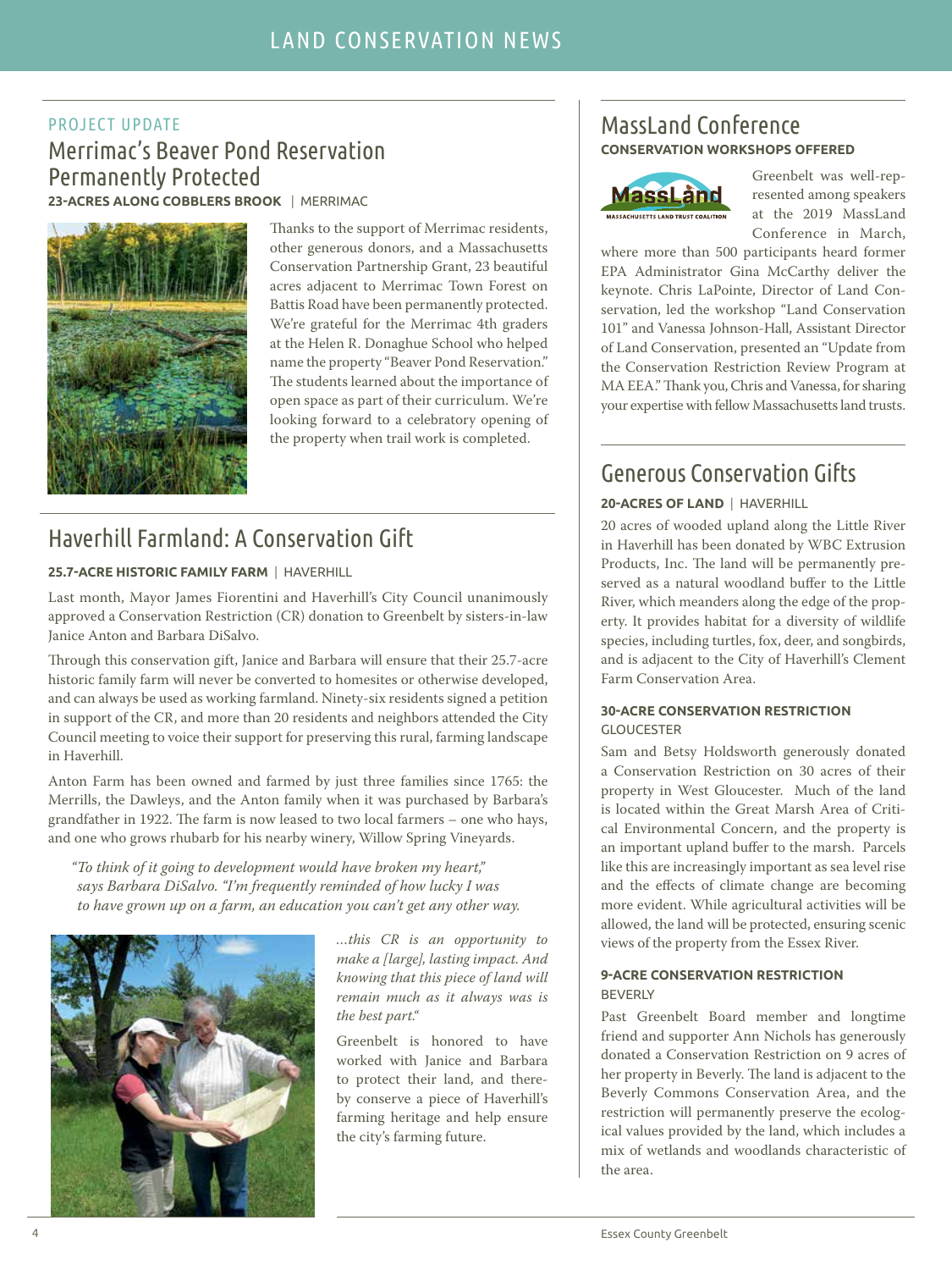### LAND STEWARDSHIP NEWS LAND STEWARDSHIP NEWS

### Spotlight on Stewardship



David Rimmer Director of Land Stewardship

DAVE MCKINNON, DAVE RIMMER, MIKE CARBONE, AND SEASONAL STAFF AND VOLUNTEER PROPERTY MONITORS MAKE UP THE STEWARDSHIP TEAM.

#### **WHAT ARE THE KEY RESPONSIBILITIES OF THE STEWARDSHIP DEPARTMENT?**

- Maintain safe public access to Greenbelt's reservations, year-round
- Administer agricultural license agreements with farmers on our properties
- Monitor Conservation Restrictions (CR) to ensure compliance
- Provide a full range of logistical support for Greenbelt events
- Monitor and manage invasive plants and resources such as Osprey & Piping Plover

#### **WHAT ARE THE MOST CRITICAL ASPECTS OF STEWARDSHIP WORK?**

Stewardship is responsible for safe public access to our beautiful reservations, creates and maintains trails and parking areas, mows fields and grasslands and installs signage and fencing. This includes our much-visited Cox Reservation Headquarters: caring for the grounds, plowing snow and overseeing the upkeep of our historic farmhouse, barns and gardens.

*As of May, 2019*

243

TOTALING

7,253 ACRES

**CONSERVATION** RESTRICTIONS HELD

100**+** MILES OF MARKED TRAILS MAINTAINED

Stewardship's logistical support at Greenbelt events is essential, particularly signature events such as Annual Meeting, Art in the Barn, Tour de Greenbelt and Trail Runs.

#### **WHAT TYPE OF STEWARDSHIP WORK IS LESS VISIBLE TO THE PUBLIC?**

Behind the scenes, the administration and oversight of more than a dozen agricultural license agreements with farmers is critical.

In addition, monitoring of Conservation Restrictions through careful inspection, record keeping and strong relationship building with the landowners, is essential. A CR is an agreement between a landowner and Greenbelt to protect the conservation values on their private property, and Greenbelt is legally responsible to monitor activities on CRs to ensure compliance.

#### **WHAT ARE YOUR BIGGEST CHALLENGES?**

438

OWNED TOTALING

6,337 ACRES

PARCELS OF LAND

The Stewardship team is challenged continually to adapt their work plan to keep pace with the additional acreage that Greenbelt conserves each year. Other challenges include responding to the impacts of climate change (particularly with regard to storm damage such as flooding, erosion and downed trees), and addressing invasive plant species (mapping of these plants and using non-chemical solutions to combat them). To best meet these challenges, Stewardship stays current with best practices and emerging strategies.

#### **HOW CAN THE GREENBELT COMMUNITY SUPPORT STEWARDSHIP?**

Be respectful of Greenbelt properties by staying on marked trails, cleaning up after your pet, and being considerate of the land's natural features. And be our eyes and ears report any issues you observe to us. Finally, we can always use volunteers to help us get our work done.

#### **WHAT DON'T PEOPLE KNOW ABOUT THE STEWARDSHIP TEAM?**

- We love Carhartt clothing, Muck Boots and a well-tuned chainsaw.
- To be more efficient, we use technology such as a customized App for CR monitoring.
- Occasionally, we get a little turned around in the woods!

### Osprey Webcam is Active Again! **LIVE STREAM VIDEO OF NESTING PAIR**

**NEW LOCATION** Greenbelt is excited to announce that we are once again live-streaming video from an active Osprey nest, this time in Gloucester in the salt marsh near LobstaLand restaurant. With the installation of a solar-powered battery, we are able to wirelessly stream video. We are very appreciative of LobstaLand owner Corey Grammas for his collaboration.



ecga.org/osprey-cam

### Greenbelt Goes Net Zero **SOLAR TRACKING ARRAYS INSTALLED**

As part of Greenbelt's overall efforts to address climate change, we installed two new All-Earth solar tracking arrays at the Cox Reservation Headquarters in Essex. Generously underwritten by Tim and Emily Collins of Topsfield, the trackers will produce more than enough power to offset the energy used by Greenbelt. These are the most efficient type of solar array, using GPS to track the sun and maximize output.

#### **MORE INFORMATION**

Dave Rimmer, dwr@ecga.org 978 768 7241 x14



#### **Welcome Fiona**

Seasonal Stewardship Technician

We are thrilled to have Fiona Hill of West Newbury join the stewardship staff this summer. Fiona is a rising junior at UMass Amherst,

majoring in natural resource conservation. Fiona will be assisting in all aspects of stewardship this summer, including property maintenance, Piping Plover protection in Gloucester and Greenbelt's Osprey Program.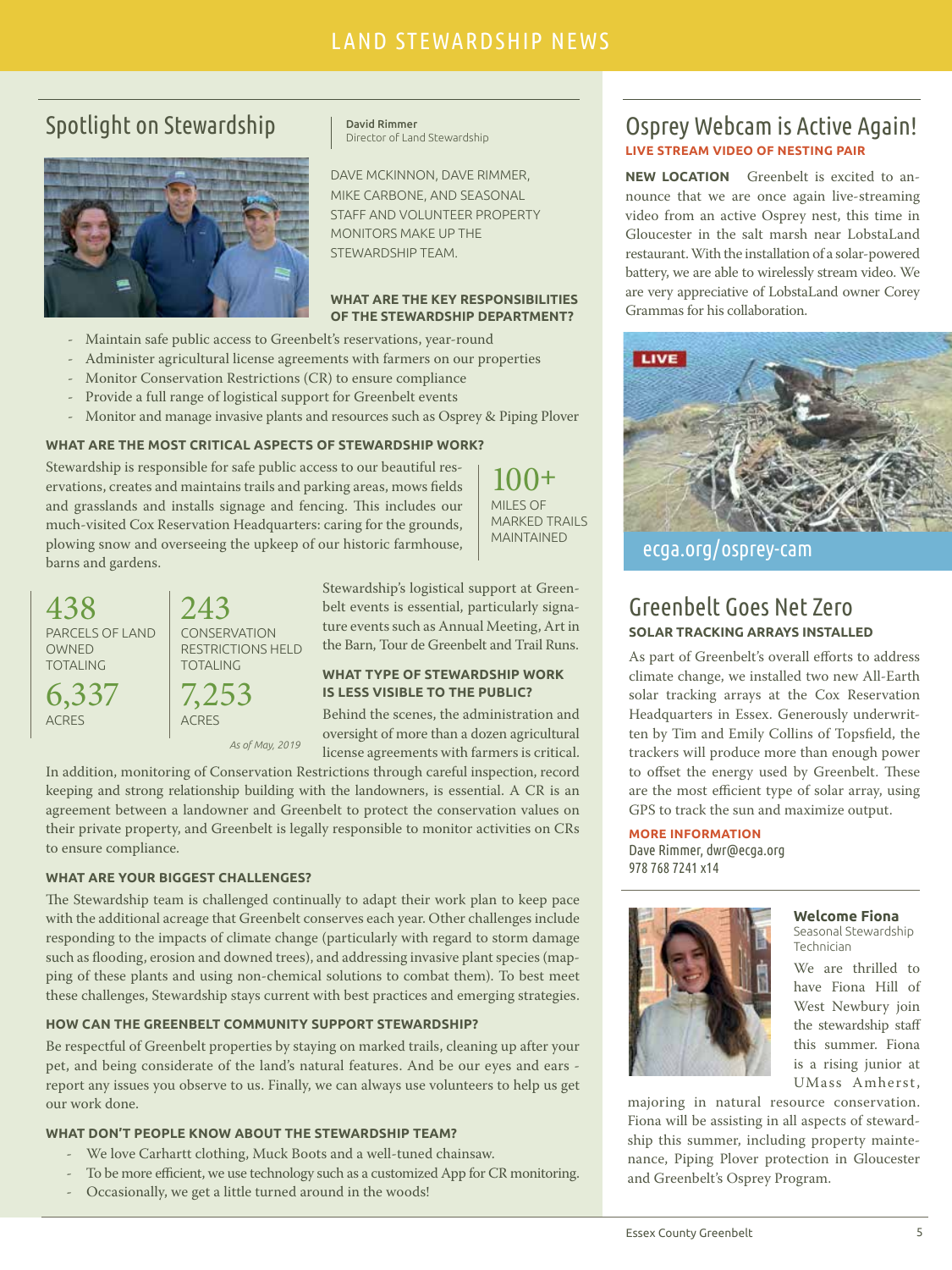

### Remembering Mickey

The Greenbelt community was deeply saddened by the passing of Francis "Mickey" Culver on December 1, 2018. Mickey joined Greenbelt's board of directors in 1998, serving as President from 2005-2008, and Treasurer from 2009-2018. Passionate about Greenbelt's mission of land conservation and stewardship, he was an impactful and insightful leader who was instrumental in the success of Greenbelt's growth over the decades. We will forever be grateful for Mickey's commitment, leadership, wisdom and wit, and are honored to dedicate our **2019 Al Creighton Conservation Award** to him posthumously.



### Greenbelt New Corporate Partner

Greenbelt is honored to be selected as a new Cell Signaling Technology Corporate Partner. This partnership program was created by CST to "strengthen [their] relationship with local community," and Greenbelt is already enjoying the opportunity to collaborate with this enthusiastic and conservation-minded group.

### "The Biggest Little Farm" **FILM SCREENING, BROOKLINE'S COOLIDGE CORNER THEATRE**

Greenbelt enjoyed a sneak preview of "The Biggest Little Farm" at the Coolidge Corner Theatre in Brookline. Following this documentary about a young couple's journey from California suburbia to a life of sustainable farming, Greenbelt hosted a panel of Essex County farmers who shared their own successes and challenges with farming. We're grateful to Coolidge Corner Theatre for partnering with us, and to members of the Greenbelt community who joined us for the evening.



### **ANNUAL MEETING** Volunteer Recognition

INDISPENSABLE OVER THE YEARS AT ART IN THE BARN

#### **NATHALIE MEYFARTH** TOPSFIELD

Natalie keeps Art in the Barn running smoothly with her extraordinary organizational skills, keen appreciation for art and boundless enthusiasm.

Greenbelt's 2019 Volunteer Recognition Award goes to three exceptional volunteers whose talent and tireless efforts make Greenbelt's "Art in the Barn" a tremendous success every year. Thank you!

**ANN JONES** | GROVELAND A participating artist herself, Ann uses her professional, discerning eye to ensure that the art is top quality and beautifully displayed throughout the Cox Reservation.

**BETH COOPER** | GLOUCESTER Arguably the most talented floral artist around, Beth never fails to awe visitors and artists alike with her breathtaking arrangements of flowers from local gardens.







### Earth Day Endeavors

Here at Greenbelt, we think of every day as Earth Day as climate change increasingly shapes our approach to the work we do. Using sophisticated mapping technology, Greenbelt can strategically identify and then focus on conservation projects best suited for their resiliency to climate change.

Greenbelt enjoyed participating in a number of festivities as we marked the 49th anniversary of Earth Day including those in Merrimac, Newburyport, Boxford, Topsfield, and Rockport.

For the first time, Greenbelt held a special Earth Day fundraising campaign, #earthdaygiving. Thank you to everyone who participated so generously, and particularly to New England Biolabs who offered to match the first \$5,000 received!

**LEARN MORE** ecga.org/climatesolutions

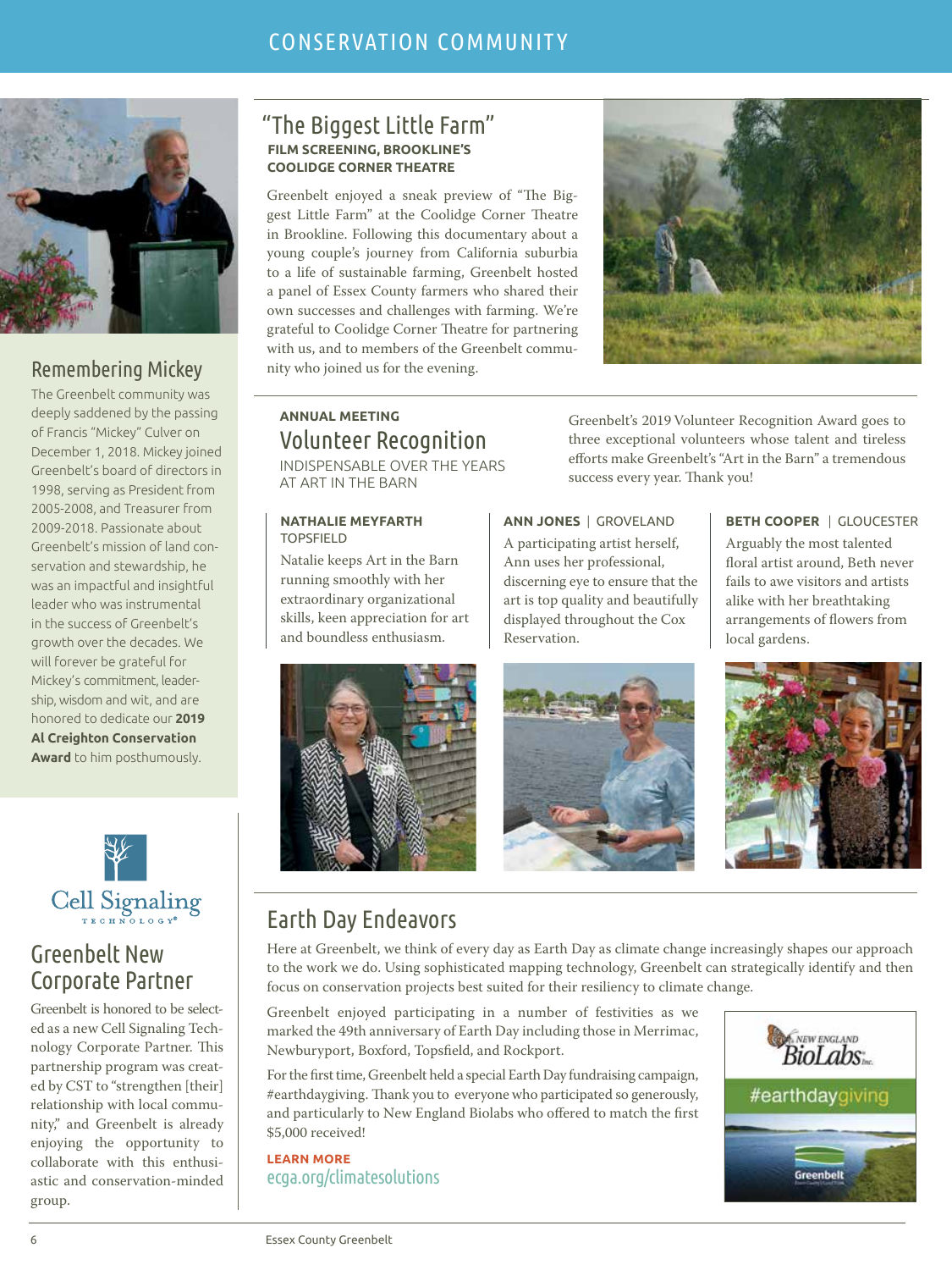### MEMBERSHIP MATTERS!



### Consider a Legacy Gift to Greenbelt

Planned giving advantages, opportunities and reasons to consider this avenue of giving.

#### **MANY PATHS TO A LASTING LEGACY**

Greenbelt's work lasts forever, and its impact will be felt over generations. A planned gift of a charitable bequest creates a lasting legacy advancing that work.

Even if it's not possible to give a gift today, planned giving allows the promise of a gift in the future. There are many paths to that lasting legacy. Charitable gifts can range from simple to complex, and can include the gift of a tangible asset, a gift that returns income, or a gift that costs nothing during the donor's lifetime.

A bequest can range in size and value and can be funded with almost any asset, such as cash, stocks or mutual funds, IRAs and retirement funds, real estate, and personal property. Donors can support the programs and activities that are most important to them by designating the bequest for general operations, endowment, land protection, or land stewardship.

#### **GENEROUS GIFT OF LAND**

**Last year, a house in Haverhill with 8.5 acres was left to Greenbelt through the planned giving of Maureen Corbett. When Greenbelt met with Ms. Corbett in 2016, she generously agreed that her home could be sold after her death, as long as the surrounding woodlands were protected.**



**Greenbelt recently sold the house, and retained 5.65 acres of native woodlands that connect to watershed lands. We are honored to have been included in Maureen's wishes to leave a lasting gift of conserved land in Haverhill.**

With planned giving to Greenbelt, you can have a lasting impact on the farmland, wildlife habitat and scenic landscapes of Essex County for generations to come.

"Of all the charities I know, Greenbelt represented the things I care most about. Maybe other people will be tempted to so the same." - Nancy Weare  *Legacy Gift* 

Advice from a trusted professional advisor is strongly recommended to help determine the type of gift that specifically meets your personal, financial and philanthropic goals.

**MORE INFORMATION** Contact Cathy Lanois, Director of Development ccl@ecga.org, 978 768 7241 x13

ecga.org/plannedgiving

ILLUSTRATION: FREEPIX/KATEMANGOSTAR



### YOUR EXCLUSIVE INVITATION Special Excursions FOR GREENBELT MEMBERS

### NEW THIS YEAR!

Our way of saying thanks for your membership.

### Farm Walk + Family Fun

August 10, Saturday 10:00am -noon Alprilla Farm | Essex Explore a working farm followed by a kid-friendly, hands-on activity.

### Full Moon Hike

October 12, Saturday 6:30 -7:30pm Whittier Hill | Amesbury Venture onto the trails for a peaceful moonlit hike with friends, then meet up at Brewery Silvaticus.

**REGISTER**  ecga.org/events

*Reserve early, events fll up quickly! Enter code: GreenbeltMember*

*If you're not a member, this is a good reason to join!*



### Family Nature Series **BRING THE KIDS!**

Enjoy the wonders of nature with your kids at Greenbelt's

family-friendly outings led by environmental educators from the North Shore Nature Program.

### Wild Edibles for Kids

June 15, Saturday 4:00 -6:00pm Cox Reservation | Essex

There's plenty to munch on outdoors, if you just know where to look! Take a yummy walk around Cox Reservation where you'll taste wild edible plants on the property. Learn how to spot the edible plants, and which ones to eat and not eat outdoors.

### Discover the Salt Marsh

August 3, Saturday 4:00 -6:00pm

Rough Meadows Wildlife Sanctuary | Rowley Discover the ecosystem of the salt marsh, and meet the strange plants and animals that live where the ocean meets the land. Muck boots are strongly recommended to make your way through the marsh grass to meet insects, fish, horseshoe crabs, algae and marshland birds.